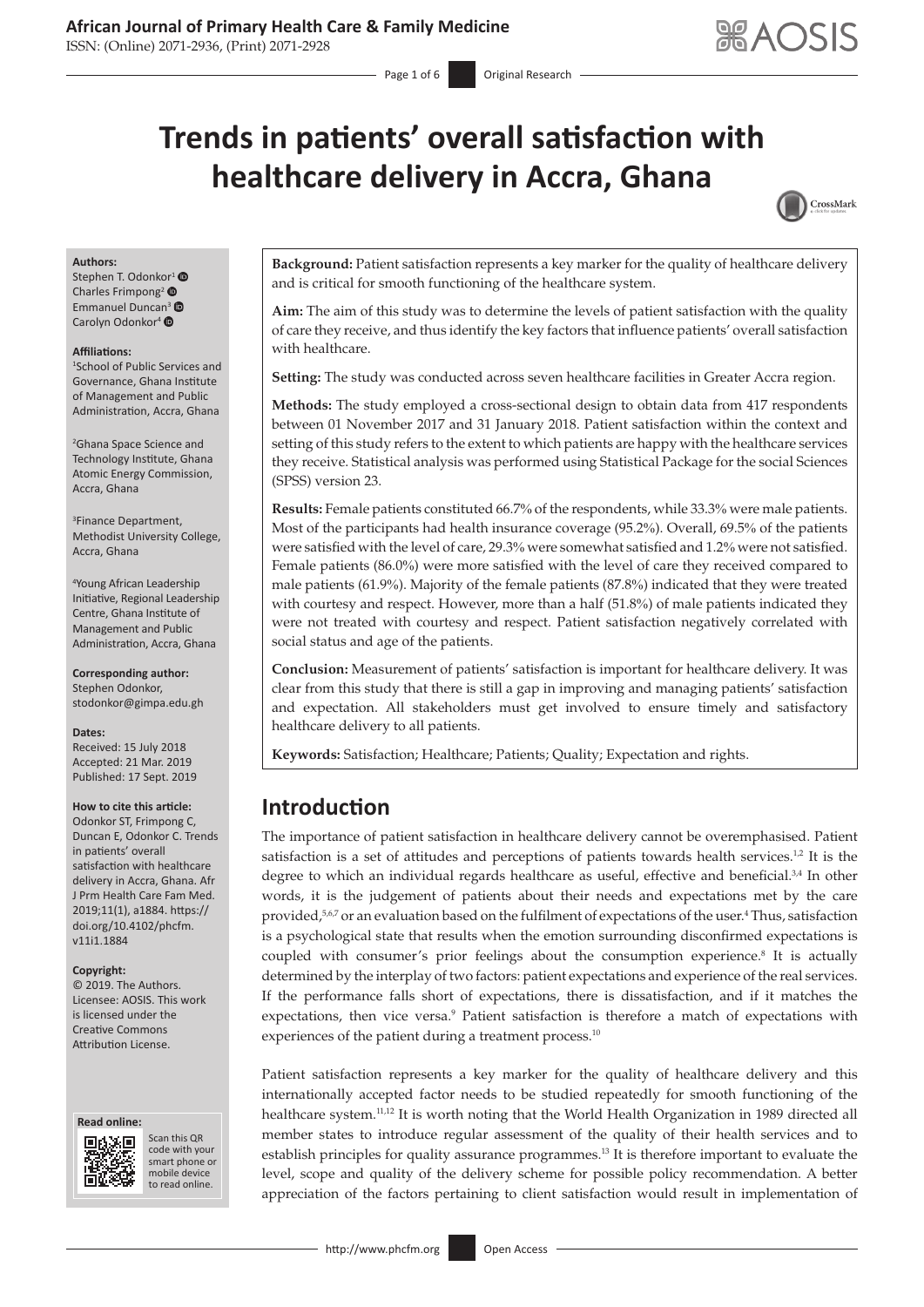custom made programmes according to the requirements of the patients, as perceived by patients and service providers.<sup>14</sup> Patients are the best judges and their inputs are critical in the overall improvement of quality healthcare delivery system.[15](#page-5-12)

<span id="page-1-1"></span>In Ghana, the Institutional Care Division of Ghana Health Service has direct responsibility of ensuring healthcare quality. A qualitative analysis of satisfaction with medical services was conducted in 1997 and 2003 as part of the Core Welfare Indicator Questionnaire. It was found that satisfaction had increased from 57.0% in 1997 to 78.6% in 2003, indicating a 21 percentage point increase. However, the level of satisfaction was not scaled but simply defined for persons who consulted health practitioners and cited no problem with the health system.<sup>[16](#page-5-13),[17](#page-5-14)</sup>

<span id="page-1-2"></span>Several gaps exist within the patient satisfaction domain in Ghana. Although some work has been conducted, work still remains. For example, a holistic assessment of satisfaction across districts regarding the services of a given health provider is virtually non-existent. Yet, it is critical to have integrated information about patient satisfaction in order to aid policy directions and the likes. Secondly, previous studies have investigated into detail patient's demographic characteristics in relation to patient satisfaction. However, the characteristics such as age, educational level, health status and amount of information conveyed by the health provider are significant predictors of healthcare satisfaction.[18](#page-5-15)

<span id="page-1-4"></span>The aim of this article is to first determine the levels of patient satisfaction with the quality of care they receive, and thus identify the key factors that influence patients' overall satisfaction with healthcare. To achieve our objective, we sought to answer four main questions: (1) What are the satisfaction levels of patients receiving healthcare service? (2) Are there differences in service experiences of healthcare satisfaction between insured and non-insured patients? (3) What are the key factors that influence patients' overall satisfaction with healthcare? and (4) Does socio-demographic characteristics influence a patient's level of healthcare satisfaction?

# **Methods**

### **Description of the study location**

The study was conducted in the Greater Accra region, which lies on the south-eastern part of the country. The region occupies a total land area of  $3245 \text{ km}^2$ , which makes it the smallest region of the 10 political regions in Ghana in terms of land size. It has a population density of 1235.8 people per square kilometre. The region is 90.5% urban, with an annual urban growth rate of 3.1%. It experiences more inflows of people from other parts of the country than people moving out the region. The doctor to patient ratio in the region is 1:10 450. Access to healthcare in the region is limited despite progress made by government in improving healthcare; public hospitals remain overcrowded and underfunded.

### **Study design and sample size**

<span id="page-1-0"></span>The study employed a cross-sectional design to obtain quantitative data. The study was carried out in seven healthcare facilities in the Greater Accra region of Ghana. A total of 550 questionnaires were distributed across the seven healthcare facilities in the Greater Accra region based on the proportion of the human population within the districts in which the health facilities are located. However, only 417 questionnaires were completely filled and returned, which gave a response rate of 75.81%.

#### **Sampling technique**

<span id="page-1-3"></span>The study utilised a stratified sampling technique. The total number of respondents in the seven healthcare facilities was obtained through a proportional sampling to size method, based on population census figures within those districts. Thus, in selecting the respondents, sampling proportionate to size was used to determine the number of respondents to be interviewed from each healthcare facility. At the healthcare facility, patients who were present at the facility were considered for the study.

### **Data collection and procedure**

Data collection study took place between November 2017 and January 2018. A standardised structured questionnaire designed to meet the objectives of this research was used for data collection. Field inspection of questionnaire data was carried out daily after the interview was conducted, and any errors were immediately verified and corrected. The survey instrument consisted of 23 questions, including sociodemographic characteristics of respondents, respondents' experiences at the health facility, respondents' overall satisfaction of the healthcare received and respondents' ratings of their experience at the health facilities. The final instrument was administered to the subjects via a selfadministered questionnaire method. It took approximately 25–35 minutes to complete the instrument.

Five experts in health measurement and evaluation assisted with the determination of face validity of the instrument. The average overall face validity was equal to 95%. Test reliability for internal consistency was performed using the Cronbach's alpha test. It was equal to a reliability coefficient of 0.87, which is adjudged high reliability. Cronbach's alpha is a measure that assesses the internal consistency of a set of scale or test items to ensure that they are all consistent in measuring the same attributes under investigation.

### **Data handling and analysis**

The data were entered into a spreadsheet and later exported to SPSS version 23 and coded for analysis. The analysis included both descriptive and inferential statistics. Descriptive statistics (frequencies, means and standard deviations) were used to describe the variables of interest. Univariate analysis was used in obtaining the frequency of socio-demographic characteristics and other discrete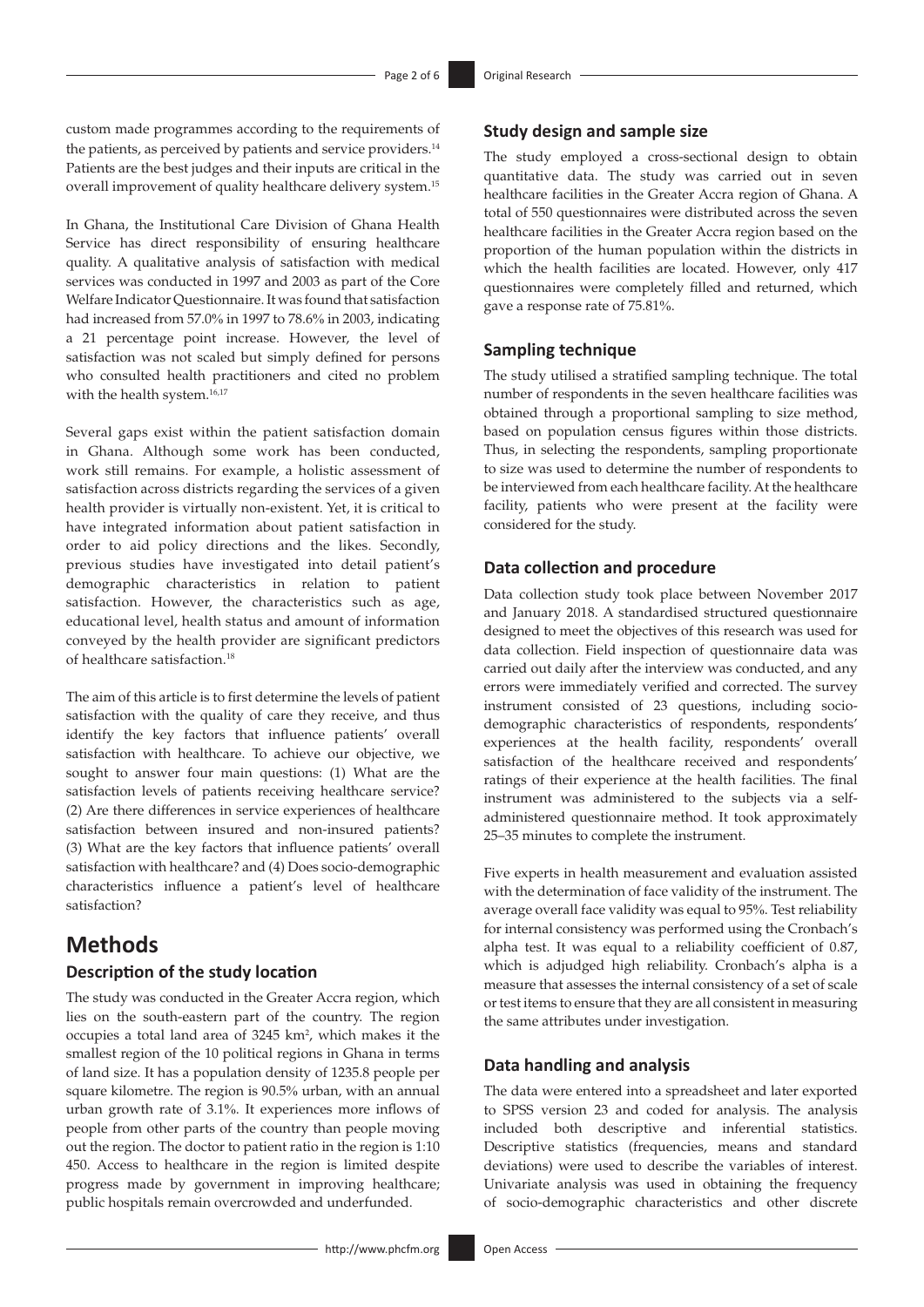variables of the study population. Data were analysed by contingency table except for *t*-tests as appropriate for continuous data (e.g. age). The chi-squared  $(\chi^2)$  tests were used to assess the bivariate relationships between these factors as well as for differences in proportions and for other categorical variables. Cramer's *V* = 0.208 exact test was used to determine the strength of relationships. Post-hoc analysis was also carried out.[19](#page-5-16)[,20](#page-5-17) All statistical tests were two-tailed and an alpha value of 0.05 or less was considered statistically significant.

#### <span id="page-2-0"></span>**Ethical considerations**

Prior to data collection, respondents' verbal consent was sought. The respondents were informed about the purpose of the study and were made aware that participation was voluntary and refusal to participate in the study would not affect them in anyway. They were assured of confidentiality and informed that they could withdraw from the study at any time and were at liberty not to answer any question they did not want to. All the respondents were advised that completing the survey implied informed consent to use the data for research purposes. In addition, all personal identifiers were removed in the summary data to ensure confidentiality.

# **Results**

In total, 417 respondents were included in the analyses. Table 1 presents the demographic characteristics of the respondents. A higher proportion of respondents were women (*n* = 278), representing 66.7%, while 33.3% were men. The age of respondents ranged from below 29 to above 61 years, with the majority being below 29 years (69.5%).

The majority of respondents were Christians (92.6%), followed by Muslims (4.1%) and Traditionalists (3.4%). In terms of ethnicity, respondents identified themselves as Akans (82.5%), Ga-Adangbes (7.7%), Mole-Dagbons (1.2%), Ewes (5.5%) and from other ethnic groups not stated (3.1%).

Overall, 81.3% of all respondents reported that they were single at the time of the survey, 13.4% reported that they were married and 3.6% reported that they were divorced. A small percentage reported they are widowed (1.7%). The respondents were relatively well educated, with 85.4% having a tertiary education.

In terms of employment, half of the respondents were employed (51.8%) and almost equal number of respondents (50.4%) were working in the formal sector. Almost half (48.2%) were either self-employed or unemployed, and 35.5% of the respondents were working in the informal sector. The majority of respondents (69.3%) had visited the health facility at least once, while 30.7% were visiting for the first time.

Most of the participants had health insurance coverage (95.2%) and reported that they belonged to the middle class in terms of social status (84.9%).

The overall level of satisfaction of care received by patients as obtained from the data analysis is detailed below in Tables 2 and 3. Overall, 69.5% of the patients were satisfied with the level of care, 29.3% were somewhat satisfied and 1.2% were not satisfied. Majority of female patients (86.0%) were satisfied with the level of care they received as compared to the majority of male patients (61.9%) being somewhat satisfied with the level of care (Table 2).

<span id="page-2-1"></span>For patients who were insured, majority were satisfied with the level of care (71.0%), 27.7% were somewhat satisfied and 1.3% were not satisfied. For patients who were uninsured, the majority were somewhat satisfied (60.0%), 40.0% were satisfied and none indicated to be unsatisfied with the level of care received (Table 3).

Table 4 shows patients' experience at various health facilities under study. From the table, it can be seen that the majority of patients recognised exceptional service provided by hospital staff (81.1%) and indicated that hospital staff listened carefully to them when they had a question or concern (86.1%). The same trend is seen in positive response to questions on examinations being performed at the right time (72.9%), privacy during examinations (85.1%), noninducement of workers before being examined (93.5%) and satisfaction with reception (96.2%). However, the majority of patients (61.4%) indicated that they were not given adequate instruction or explanation before examinations were carried out on them.

The majority of female patients (87.8%) indicated that they were treated with courtesy and respect. On the contrary, a higher proportion of male patients (51.8%) indicated otherwise. We also see differences in responses on receiving appropriate directions and comfort of waiting area among the two groups (Table 4).

Table 5 shows the correlation between patient satisfaction and selected demographic variables. From the table, it can be observed that patient satisfaction correlated positively with ethnicity and marital status. However, patient satisfaction negatively correlated with social status and age of the patients.

# **Discussions**

The aim of this study was to determine the levels of patient satisfaction with the quality of care they receive, and thus identify the key factors that influence patients' overall satisfaction with healthcare. The importance of patient satisfaction within the healthcare delivery system cannot be overemphasised. It is considered as an important outcome of the quality of healthcare.<sup>21</sup> Getting views of the patients on the care services is a much realistic tool to evaluate and improve the healthcare services because it is based on direct experiences of the users.<sup>[22](#page-5-18),23,[24](#page-5-19)</sup>

<span id="page-2-4"></span><span id="page-2-3"></span><span id="page-2-2"></span>In this study, we found that patients were satisfied (69.5%) with the quality of care provided from the seven hospitals.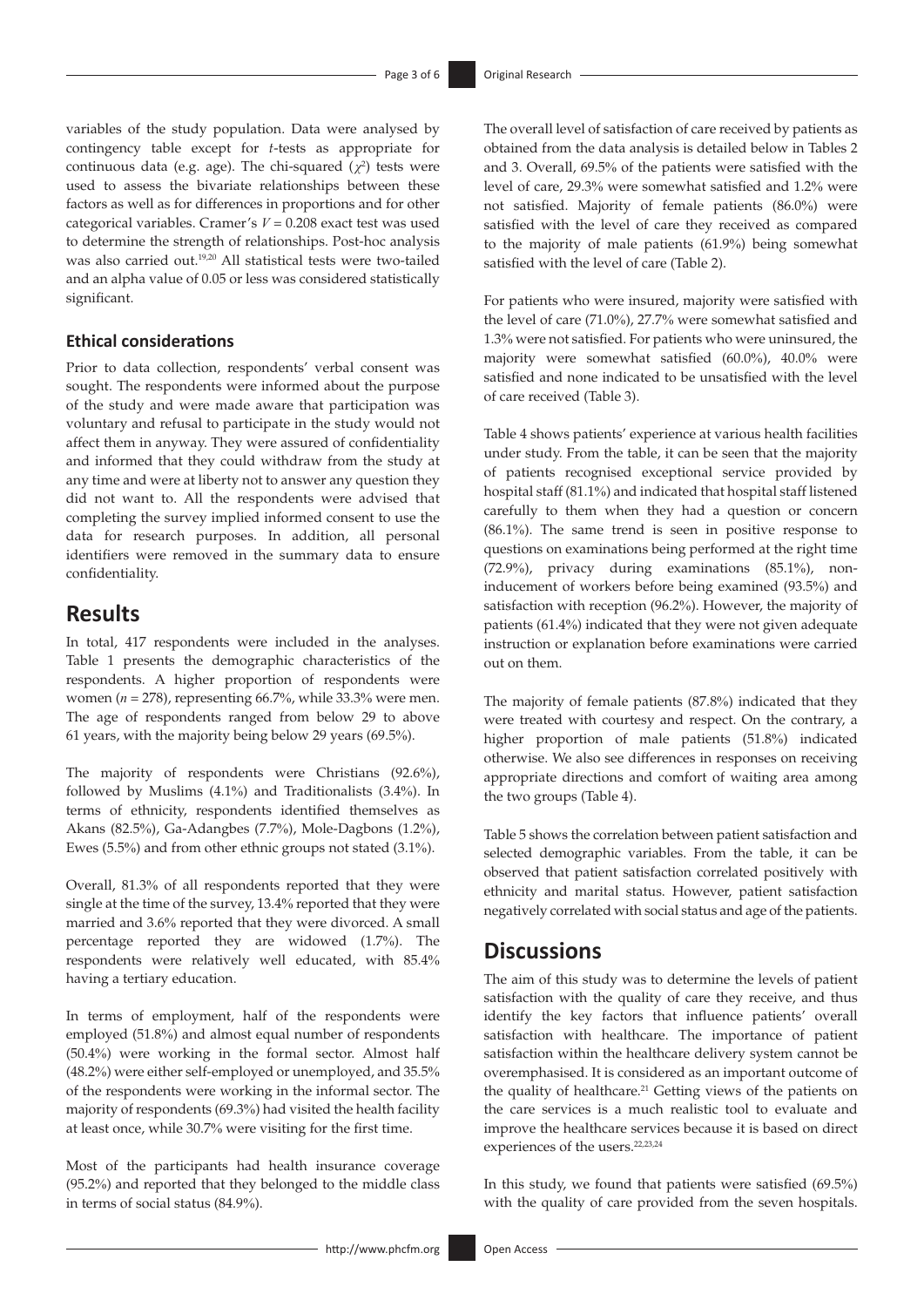| TABLE 1: Demographic characteristics of respondents. |  |  |
|------------------------------------------------------|--|--|
|------------------------------------------------------|--|--|

| Variable $(n = 417)$           |                | Male          |                | Female        |                | Significance level       |                |  |
|--------------------------------|----------------|---------------|----------------|---------------|----------------|--------------------------|----------------|--|
|                                | N              | $\frac{0}{0}$ | N              | $\frac{0}{0}$ | $X^2$          | p                        | df             |  |
| Age (years)                    |                |               |                |               |                |                          |                |  |
| $\leq 29$                      | 98             | 33.8          | 192            | 66.2          | $\overline{a}$ |                          |                |  |
| $30 - 40$                      | 19             | 32.8          | 39             | 67.2          |                |                          |                |  |
| 41–50                          | 8              | 19.0          | 34             | 81.0          |                |                          |                |  |
| $51 - 60$                      | 12             | 52.2          | 11             | 47.8          |                |                          |                |  |
| $\geq 61$                      | $\overline{2}$ | 50.0          | 2              | 50.0          |                |                          |                |  |
| Total                          | 139            | 33.3          | 278            | 66.7          | 8.067          | 0.089                    | 4              |  |
| Religion                       |                |               |                |               |                |                          |                |  |
| Christian                      | 126            | 32.6          | 260            | 67.4          | $\overline{a}$ |                          | L,             |  |
| Islam                          | 5              | 29.4          | 12             | 70.6          | $\overline{a}$ | L,                       | $\overline{a}$ |  |
| Traditionalist                 | 8              | 57.1          | 6              | 42.9          |                |                          |                |  |
| Total                          | 139            | 33.3          | 278            | 66.7          | 3.772          | 0.152                    | 2              |  |
| <b>Ethnicity</b>               |                |               |                |               |                |                          |                |  |
| Akan                           | 104            | 30.2          | 240            | 69.8          | $\overline{a}$ | $\overline{a}$           |                |  |
| Ga-Adangbe                     | 13             | 40.6          | 19             | 59.4          | $\overline{a}$ | $\overline{\phantom{0}}$ |                |  |
| Mole-Dagbon                    | 3              | 60.0          | $\overline{2}$ | 40.0          |                |                          |                |  |
| Ewe                            | 10             | 43.5          | 13             | 56.5          | $\overline{a}$ | L,                       |                |  |
| Others                         | 9              | 69.2          | 4              | 30.8          |                |                          |                |  |
| Total                          | 139            | 33.3          | 278            | 66.7          | 12.458         | 0.014                    | $df = 4$       |  |
| <b>Marital status</b>          |                |               |                |               |                |                          |                |  |
| Single                         | 106            | 31.3          | 233            | 68.7          | $\overline{a}$ | $\overline{a}$           | $\overline{a}$ |  |
| Married                        | 27             | 48.2          | 29             | 51.8          |                |                          |                |  |
| Divorced                       | 5              | 33.3          | 10             | 66.7          | $\overline{a}$ |                          | $\overline{a}$ |  |
| Widow or widower               | 1              | 14.3          | 6              | 85.7          |                |                          |                |  |
| Total                          | 139            | 33.3          | 278            | 66.7          | 7.374          | 0.061                    | 3              |  |
| <b>Education</b>               |                |               |                |               |                |                          |                |  |
| <b>Basic</b>                   | 8              | 40.0          | 12             | 60.0          |                |                          |                |  |
| Secondary                      | 13             | 33.3          | 26             | 66.7          | $\overline{a}$ | $\overline{a}$           | $\overline{a}$ |  |
| Tertiary                       | 116            | 32.6          | 240            | 67.4          | $\overline{a}$ |                          |                |  |
| Others                         | $\overline{2}$ | 100.0         | 0              | 0.0           |                |                          |                |  |
| Total                          | 139            | 33.3          | 278            | 66.7          | 4.490          | 0.213                    | 3              |  |
| <b>Employment status</b>       |                |               |                |               |                |                          |                |  |
| Self-employed                  | 19             | 35.2          | 35             | 64.8          |                |                          |                |  |
| Employed                       | 31             | 14.4          | 185            | 85.6          | $\overline{a}$ | $\overline{a}$           |                |  |
| Unemployed                     | 89             | 60.5          | 58             | 39.5          |                |                          |                |  |
| Total                          | 139            | 33.3          | 278            | 66.7          | 84.084         | 0.000                    | 2              |  |
| First visit to health facility |                |               |                |               |                |                          |                |  |
| Yes                            | 71             | 55.5          | 57             | 44.5          | $\overline{a}$ |                          |                |  |
| No                             | 68             | 23.5          | 221            | 76.5          |                |                          |                |  |
| Total                          | 139            | 33.3          | 278            | 66.7          | 40.723         | 0.000                    | $\mathbf{1}$   |  |
| <b>Health insurance</b>        |                |               |                |               |                |                          |                |  |
| Yes                            | 130            | 32.7          | 267            | 67.3          |                |                          |                |  |
| No                             | 9              | 45.0          | 11             | 55.0          |                |                          | $\overline{a}$ |  |
| Total                          | 139            | 33.3          | 278            | 66.7          | 1.287          | 0.257                    | 1              |  |
| <b>Sector of Employment</b>    |                |               |                |               |                |                          |                |  |
| Formal sector                  | 56             | 26.7          | 154            | 73.3          | $\overline{a}$ | $\overline{a}$           |                |  |
| Informal sector                | 29             | 19.6          | 119            | 80.4          |                |                          |                |  |
| Not applicable                 | 54             | 91.5          | 5              | 8.5           |                |                          |                |  |
| Total                          | 139            | 33.3          | 278            | 66.7          | $-106.678$     | 0.000                    | $\overline{2}$ |  |
| Occupation                     |                |               |                |               |                |                          |                |  |
| Teacher or lecturer            | 12             | 15.4          | 66             | 84.6          |                | $\overline{a}$           |                |  |
| Banker                         | 10             | 20.8          | 38             | 79.2          | $\overline{a}$ | $\overline{a}$           |                |  |
| Driver                         | 0              | $0.0\,$       | 12             | 100.0         |                |                          |                |  |
| Others†                        | 6              | 31.6          | 13             | 68.4          | $\overline{a}$ |                          |                |  |
| Student                        | 96             | 51.6          | 90             | 48.4          | $\overline{a}$ |                          |                |  |
| Trader                         | 15             | 20.3          | 59             | 79.7          |                |                          |                |  |
| Total                          | 139            | 33.3          | 278            | 66.7          | 54.359         | 0.000                    | 5              |  |
| <b>Social status</b>           |                |               |                |               |                |                          |                |  |
| Upper class                    | 19             | 13.7          | 30             | 10.8          | $\overline{a}$ |                          | $\overline{a}$ |  |
| Middle class                   | 114            | 82.0          | 240            | 86.3          |                |                          |                |  |
| Lower class                    | 6              | 4.30          | 8              | 2.9           |                |                          |                |  |
| Total                          | 139            | 33.3          | 278            | 66.7          | 1.428          | 0.490                    | $\overline{2}$ |  |

†, This included informal workers such as farmers, construction workers and so on.

|  | <b>TABLE 2:</b> Respondents' overall satisfaction of the care they received. |  |
|--|------------------------------------------------------------------------------|--|
|--|------------------------------------------------------------------------------|--|

| Variable |     | Satisfied     |    | Somewhat<br>satisfied |   | <b>Not satisfied</b> | Significance level       |                          |                          |
|----------|-----|---------------|----|-----------------------|---|----------------------|--------------------------|--------------------------|--------------------------|
|          | N   | $\frac{0}{0}$ | N  | $\frac{0}{0}$         | N | $\frac{0}{0}$        | х                        | D                        | Cramer's V               |
| Gender   |     |               |    |                       |   |                      | 108,264 0,000            |                          | 0.510                    |
| Male     | 51  | 36.7          | 86 | 61.9                  | 2 | 1.4                  | -                        | $\overline{\phantom{0}}$ | $\overline{\phantom{0}}$ |
| Female   | 239 | 86.0          | 36 | 12.9                  | 3 | 1.1                  | $\overline{\phantom{0}}$ | $\overline{\phantom{0}}$ | $\overline{\phantom{a}}$ |

**TABLE 3:** Relationship between satisfaction and health insurance**.**

| Insurance   | Satisfied |               |     | Somewhat satisfied | <b>Not satisfied</b> |               |  |
|-------------|-----------|---------------|-----|--------------------|----------------------|---------------|--|
| status      |           | $\frac{0}{0}$ |     | $\frac{0}{0}$      |                      | $\frac{0}{0}$ |  |
| Insured     | 282       | 71.0          | 110 | 27.7               |                      | 1.3           |  |
| Non-insured |           | 40.0          | 17  | 60.0               |                      | 0.0           |  |
| $-1$ $-1$   | .         | ----- -       | .   |                    |                      |               |  |

Significance level: *X* = 9.675; *p* = 0.008; Cramer's V = 0.152.

<span id="page-3-1"></span><span id="page-3-0"></span>This is similar to findings of patients' satisfaction studies conducted in a regional hospital in Sunyani, Ghana and a clinic in Glasgow, United Kingdom, where the overall satisfaction of patients with quality of service provided was good.25,[26](#page-5-20) However, this is contrary to studies conducted in Tanzania, whereby a higher proportion of patients were dissatisfied with the quality of care provided.<sup>27,28</sup>

<span id="page-3-3"></span><span id="page-3-2"></span>This study revealed that female patients' satisfaction with level of quality of care is higher than that of male patients. Male patients perceived the quality of care received to be somewhat satisfactory (Table 2). A major reason for this observation may be attributed to the fact that men tend to be more impatient and concerned with the speed of the healthcare process than women. These observations suggest the need to target healthcare satisfaction and quality efforts differently for women and men. Thus, the speed of the healthcare process as well as interpersonal aspects of the care process with care providers may be most critical in improving male satisfaction.

<span id="page-3-4"></span>The patients' level of satisfaction was also found to significantly differ by health insurance status. A higher proportion of insured patients were satisfied with the level of healthcare received compared to the uninsured (71% vs. 40%). This was similar to findings from a patient satisfaction study conducted in Sunyani<sup>29</sup> and could be attributed to quality of consultation given to each group of patients, waiting times and friendliness of staff towards each group of patients.[29](#page-5-21)

Overall, the majority of patients were generally satisfied with their experience at the health facility (Figure 1). The results from the study demonstrate that the factors that influence overall satisfaction with quality of care are attentiveness to patient's concern, timeliness of care, professionalism of healthcare staff, respect for patient privacy, comfort of patients and adequate patient knowledge of care being administered. However, there were negative responses from patients about their experiences in all seven hospitals, which revealed that dissatisfaction existed in all factors that influence patient experience and overall satisfaction with quality of care. The negative responses indicated that all patients' expectations generally were not met. These findings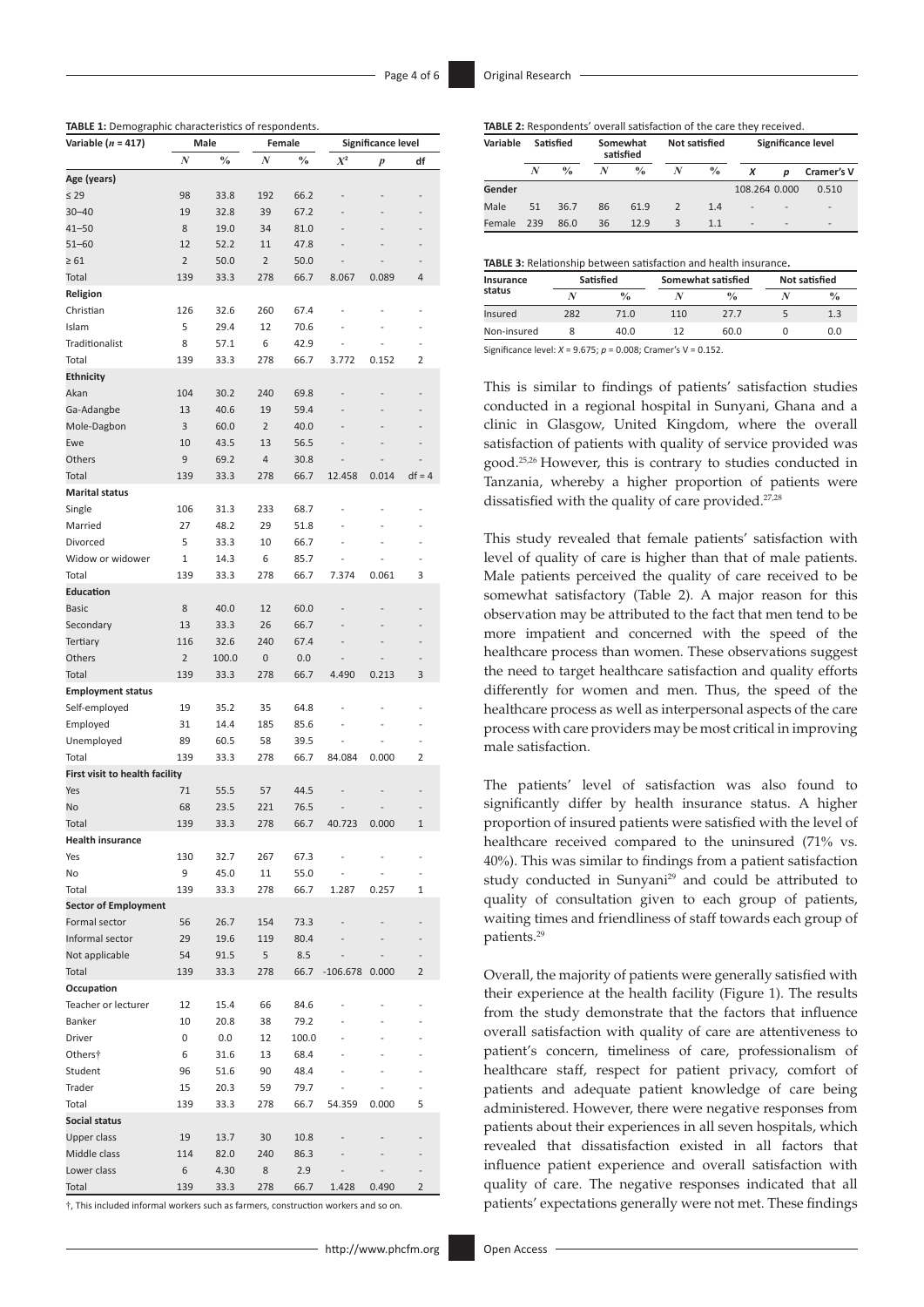**TABLE 4:** Respondents' experiences at the health facility**.**

| <b>Descriptions</b>                                                                           |     |               | Male |               | Female |               |                  |               |
|-----------------------------------------------------------------------------------------------|-----|---------------|------|---------------|--------|---------------|------------------|---------------|
|                                                                                               | Yes |               | No   |               | Yes    |               | No               |               |
|                                                                                               | N   | $\frac{0}{0}$ | N    | $\frac{0}{0}$ | N      | $\frac{0}{0}$ | $\boldsymbol{N}$ | $\frac{0}{0}$ |
| Is there anyone you would like to recognise for exceptional service?                          | 106 | 25.4          | 33   | 7.9           | 232    | 55.6          | 46               | 11.0          |
| Did the staff listen carefully to you if you had a question or concern?                       | 113 | 27.1          | 26   | 6.2           | 246    | 59.0          | 32               | 7.7           |
| Did the staff treat you with courtesy and respect?                                            |     | 16.1          | 72   | 17.3          | 244    | 58.5          | 34               | 8.2           |
| Was your examination performed at the right time?                                             | 73  | 17.5          | 66   | 15.8          | 231    | 55.4          | 47               | 11.3          |
| Were you given privacy during your examination?                                               | 114 | 27.3          | 25   | 6.0           | 241    | 57.8          | 37               | 8.9           |
| Were you given adequate instruction or explanation before the<br>examination was carried out? | 62  | 14.9          | 77   | 18.5          | 99     | 23.7          | 179              | 42.9          |
| Was the waiting area comfortable?                                                             | 61  | 14.6          | 78   | 18.7          | 153    | 36.7          | 125              | 30.0          |
| Were you directed to where to be at any point in time?                                        | 107 | 25.7          | 32   | 7.7           | 103    | 24.7          | 175              | 42.0          |
| Did you induce the workers before you were examined?                                          | 12  | 2.9           | 127  | 30.5          | 15     | 3.6           | 263              | 63.1          |
| Were you satisfied with the way you were received?                                            | 127 | 30.5          | 12   | 2.9           | 274    | 65.7          | 4                | 1.0           |

**TABLE 5:** Correlation matrix and descriptive statistics of patient satisfaction and demographics**.**

| <b>Variables</b>          | <b>PS</b> | AG         | <b>GE</b> | <b>RE</b> | ET         | <b>MS</b>  | <b>ED</b>  | ES         | <b>HS</b> | SS         |
|---------------------------|-----------|------------|-----------|-----------|------------|------------|------------|------------|-----------|------------|
| Patient satisfaction (PS) | 1.000     | $-0.099*$  | $0.477**$ | $0.118*$  | 0.007      | 0.009      | 0.071      | $0.302**$  | $0.130**$ | $-0.012$   |
| Age (AG)                  | $-0.099*$ | 1.000      | 0.009     | 0.057     | 0.0450     | $0.478**$  | $-0.285**$ | $-0.311**$ | $-0.026$  | $0.168**$  |
| Gender (GE)               | $0.477**$ | 0.009      | 1.000     | 0.076     | $0.159**$  | 0.037      | $-0.013$   | $0.302**$  | 0.056     | $-0.018$   |
| Religion (RE)             | 118.000*  | 0.057      | 0.076     | 1.000     | $-0.028$   | 0.044      | 0.039      | 0.027      | $-0.060$  | $-0.003$   |
| Ethnicity (ET)            | 0.007     | 0.045      | $0.159**$ | $-0.028$  | 1.000      | $0.154**$  | $-0.091$   | $-0.012$   | 0.071     | $-0.188**$ |
| Marital status (MS)       | 0.009     | $0.478**$  | 0.037     | 0.044     | $0.154**$  | 1.000      | $-0.481**$ | $-0.229**$ | $-0.040$  | $-0.063$   |
| Education (ED)            | 0.071     | $-0.285**$ | $-0.013$  | 0.039     | $-0.091$   | $-0.481**$ | 1.000      | $0.232**$  | $-0.029$  | $-0.081$   |
| Employment status (ES)    | $0.302**$ | $-0.311**$ | $0.302**$ | 0.027     | $-0.012$   | $-0.229**$ | $0.232**$  | 1.000      | 0.043     | $-0.117*$  |
| Health insurance (HS)     | $0.130**$ | $-0.026$   | 0.056     | $-0.060$  | 0.071      | $-0.040$   | $-0.029$   | 0.043      | 1.000     | $-0.069$   |
| Social status (SS)        | $-0.012$  | $0.168**$  | $-0.018$  | $-0.003$  | $-0.188**$ | $-0.063$   | $-0.081$   | $-0.117*$  | $-0.069$  | 1.000      |
| Mean                      | 1.320     | 27.700     | 1.330     | 1.110     | 1.390      | 1.260      | 2.820      | 2.220      | 1.050     | 1.920      |
| Standard deviation        | 0.491     | 11.342     | 0.472     | 0.405     | 0.985      | 0.604      | 0.507      | 0.658      | 0.214     | 0.380      |
| Kurtosis                  | $-0.093$  | 3.438      | $-1.504$  | 14.269    | 5.587      | 7.153      | 5.817      | $-0.750$   | 16.107    | 3.278      |

\*, Correlation is significant at the 0.05 level (2-tailed); \*\*, Correlation is significant at the 0.01 level (2-tailed).



**FIGURE 1:** Respondents' ratings of their experience at the health facilities.

suggest that there is more room for all seven hospitals to improve service quality in relation to these factors.

Generally, it is worth noting that the participants were highly educated, mostly working and had health insurance. These factors could increase the patient expectation for healthcare services and thus their satisfaction with the same as well.

Understanding and measurement of service quality and patients' satisfaction from the patient's point of view is important for healthcare delivery because it forms an integral part of the provision of a better and more focused quality service for patients.<sup>25</sup> Our findings can contribute to the understanding of how patients perceive certain aspects of quality of the healthcare services and feedback from surveys of this nature can be of considerable policy significance.

# **Limitations**

This study utilised a cross-sectional design, which may present difficulties in ascertaining the direction of causality between the variables analysed. Therefore, caution needs to be taken in the interpretation of the findings with regard to causality. The study might be vulnerable to reporting bias, response bias and selection bias. However, we do not think that this would be a big problem in our study because we used a standardised questionnaire.

### **Recommendations**

A follow-up study is recommended to be conducted among healthcare providers to assess the challenges they face with meeting expectations of patients and improving patient experience. This is important because if patient's level of satisfaction on quality of care does not meet their standards, patients may decide to seek treatment somewhere else out of the formal health system that may lead to poor health seeking behaviours resulting in poor initial uptake of services, poor